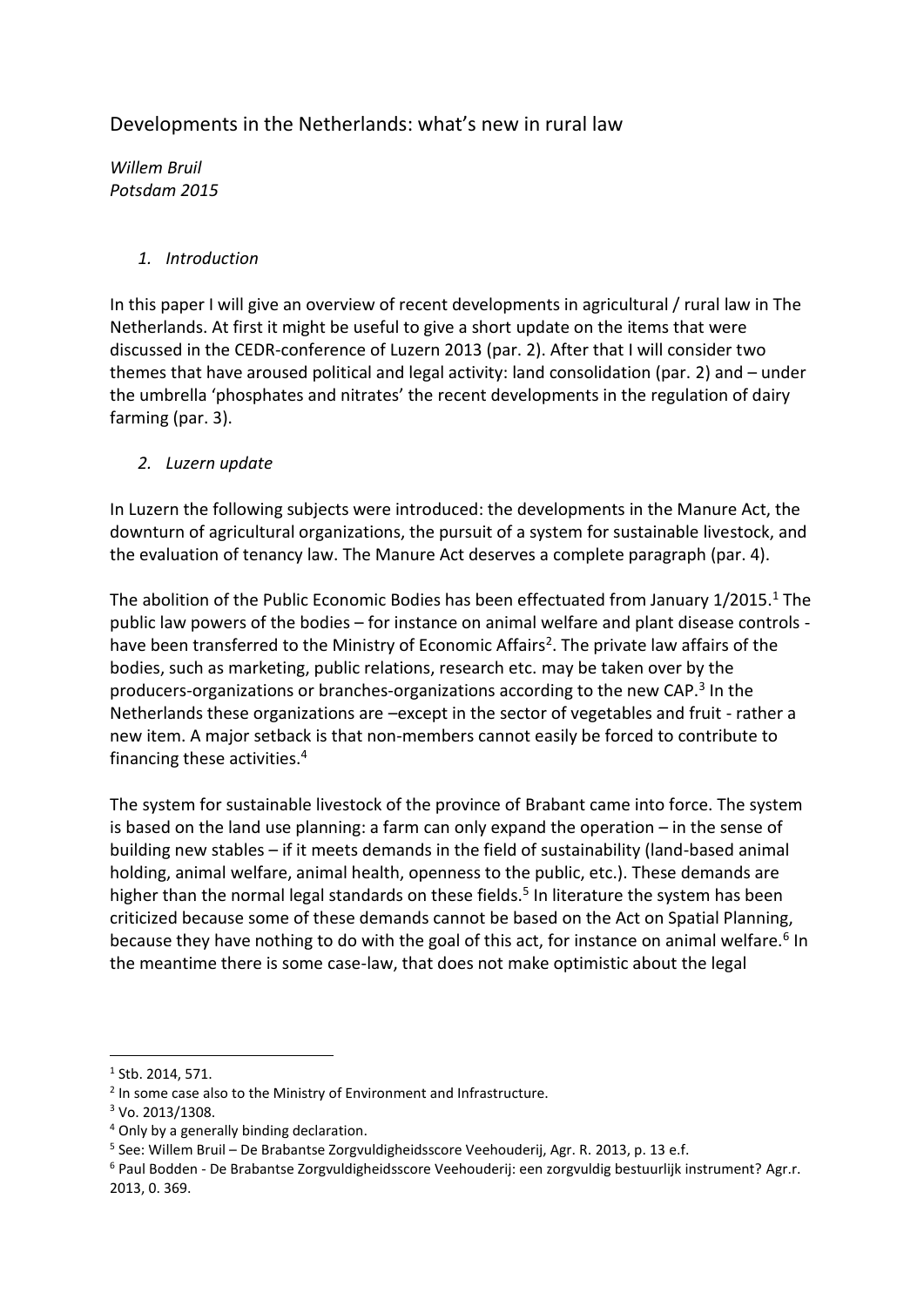sustainability of the Brabant system.<sup>7</sup> The example of Brabant has in the meantime been followed by other provinces, such as Groningen.

The evaluation of the Land Lease Act did not lead to any activity in legislative work. In 2014 the evaluation report was completed<sup>8</sup> and immediately heavily criticized. Organisations of tenants thought the presented system in the report much too liberal and organisations of land owners found it not liberal enough. This could have been expected but the organizations sat together and agreed on another legal system of land lease with several possibilities for lease contracts,<sup>9</sup> but afterwards second thoughts came up, and at the moment there is a great silence. If the organisations really agree on new land lease regulations this provides an important input for political decisions by government and parliament.<sup>10</sup> If not, we probably have to deal with the existing land lease act, with the hybrid system of two forms of contracts, one very liberal and the other with strong protection instrument for tenants.

## *3. Land Consolidation Act*

The Land Consolidation Act has also been evaluated.<sup>11</sup> This was necessary in de framework of a major legislative operation which must lead to the integration of some thirty formal acts in one Code for the Physical Environment. The Zoning Act, the Environmental Management Act, Nature Conservancy Act are involved as well as all kind of acts on land use, agricultural and other. Before integrating all these acts, they are evaluated: are the acts still necessary and if yes, must they be altered before putting them in the Code?

The use of land consolidation has declined steadily in recent decades. From 2007 on only eight new land development projects were initiated for strengthening agricultural, nature and water objectives and provinces have no concrete plans for the use of the instrument. The fact remains that most provinces want to have the instrument on hand. There are still tasks in the rural area for which decisive powers eventually are required, for example on challenges like water management and Natura 2000. With the decreasing use of land consolidation an important issue is that the instrument is associated with long-term, complicated and expensive processes. The lack of support of agriculture for deploying the instrument contributes to this. Some provinces find land consolidation a too heavy instrument for the remaining interior assignments in the rural areas. After the changes in the Land Consolidation Act compared with the old one (1985) and recent process innovations in land consolidation, projects can be completed within four years, little compromising the negative image of land consolidation. A rather popular mode of consolidation is the reallotment of agricultural land on the basis of a consolidation-agreement, i.e. voluntarily, between land owners. This form of consolidation is subsidized by the government.

1

<sup>7</sup> Afdeling Bestuursrechtspraak Raad van State, 21 januari 2015, ECLI:NL:RVS:2015:84, Agr. r. 2015/5794 m.nt. Paul Bodden (Reusel-De Mierden).

<sup>8</sup> Willem Bruil – Evaluatie pachtregelgeving, Wageningen 2014.

 $9$  Valk c.s. – Het akkoord van Spelderholt, Agr. r. 2014, p. 307 e.f.

<sup>10</sup> Kamerstukken II, 2014/15, 27924, nr. 63.

 $11$  Froukje Boonstra, Willem Bruil, Robert Jan Fontein en Wim de Haas – Evaluatie

landinrichtingsinstrumentarium Wet inrichting landelijk gebied, Wageningen 2015.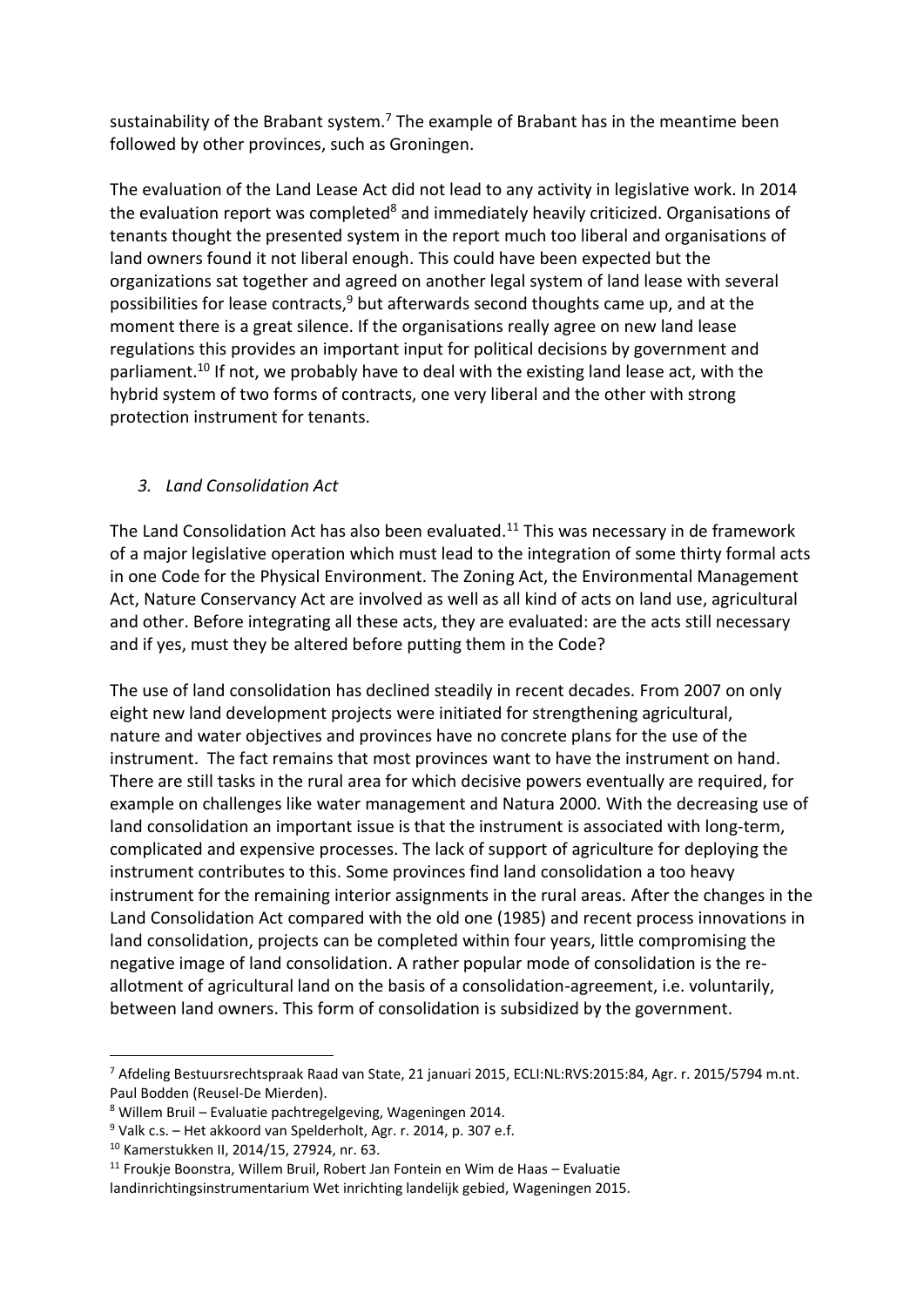The evaluation report concludes that there is no need for major changes in the regulations and that the Land consolidation Act should be integrated in the Code as mentioned. A big issue in The Netherlands at this moment is the possible introduction of consolidation instruments for the built-up area.

## *4. Phosphates and nitrates*

The Netherlands are hosting a lot of pigs, poultry and cattle. Being the second exporter of agricultural products in the world evidently presents economic advantages, but all these animals also provide for environmental problems. The most important issues at the moment are: the emission of nitrogen (ammonia) and the production of manure (nitrogen, phosphates).

The European framework is constituted by the Nitrate Directive and the Habitat Directive. The Nitrate Directive sets a maximum to the kilos of nitrogen from animal manure that can be used on the land. Given this maximum – which is implemented in The Netherlands by way of the Manure Act - the available land and the number of animals results in a surplus of manure. Only part of this surplus can be transported to crop farmers (who receives also money for that). What happens with the rest, nobody knows. On the basis of the Habitat Directive – implemented by the Nature Conservancy Act - Natura 2000 areas have been established.

Indirectly the extinction of the milk quota in 2015 has had a big effect on dairy farming, not only after March 31 – in some media called 'liberation day' – but already in anticipation, during recent years. In 2013/14 the Dutch milk production increased above 4% of the national milk quote and in 2014/15 the production raised another 4,1%, $^{12}$  the number of cows from 1,55 million to 1,57 million. About 70% of the Dutch dairy farmers has built new stables or planned to do so in short future. Not only economic problems arise from this increase of milk-production – added to Russian import restrictions and a stagnation in Chinese markets – but it also has increased the phosphate production by animals overall.

Pigs and chickens from 1984 on were subjected to limitations by the obligation to own so called production-rights for pigs or for poultry. These rights initially were distributed on the basis of earlier production in a reference period – not unlike the introduction of milk quota in 1984 – and could furthermore be obtained by buying the rights from stopping farmers. The goal of the system was that there should be not more animals than there were before, to prevent the problem of the manure surplus to worsen. The production rights – being changed in their legal appearance from time to time – were criticized by farmers, mainly because they could not increase their number of animals without having to invest in buying these rights. They claimed that this money could better be spent, for instance on environmental measures. The plan was to abolish the production right system for pigs and poultry in 2015. This has not happened yet, because the Dutch government is afraid that the result could be an enormous increase of the number of animals and hence a problem with the manure. For cows a comparable production ceiling also existed from 1986 to 2006, but is was abolished at the time because a decrease of cattle was foreseen.

**.** 

<sup>12</sup> Kamerstukken II, 2014/15, 33979, nr. 99.